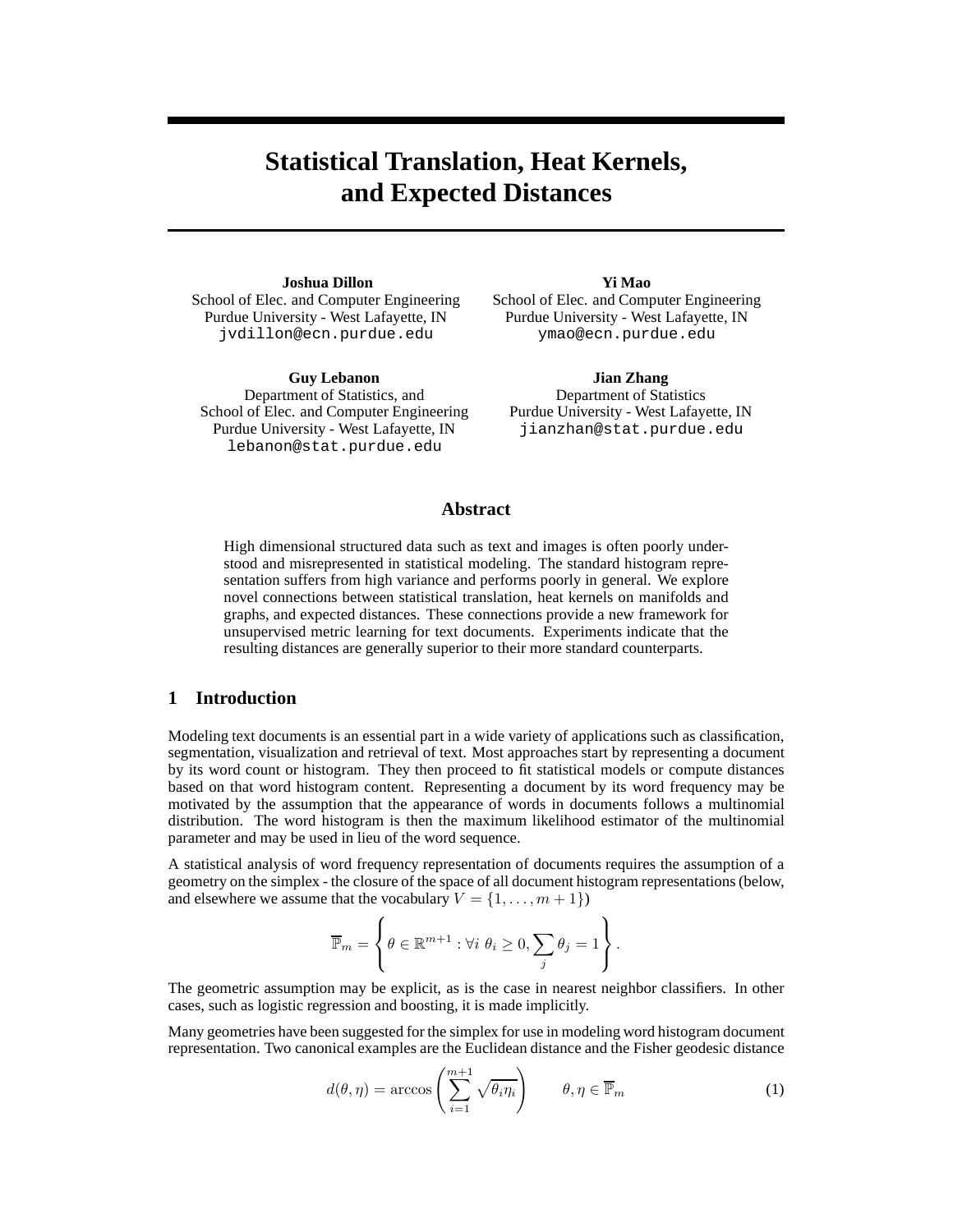which is based on the Fisher information Riemannian metric [12, 1]. Both distance functions, as well as other similarity measures (such as tfidf cosine similarity), suffer from the slow convergence rate of high dimensional histograms to their expectations. In other words, the word histogram of a document containing several dozen words serves as a poor estimate for the multinomial parameter whose dimensionality is much higher (corresponding to the vocabulary size). As a result, standard distances are not well suited for use in the analysis of word frequency representation of documents.

Following a discussion of related work in Section 2 we present the translation model and its related expected geometry. We conclude with some experimental results and a discussion.

# **2 Related Work**

Distributional clustering [18] was first introduced to cluster words (such as nouns) according to their distributions in syntactic contexts (such as verbs). The model is estimated by minimizing the free energy, and is used to address the data sparseness problem in language modeling. It also serves as an aggressive feature selection method in [2] to improve document classification accuracy. Unlike previous work, we use word contextual information for constructing a word translation model rather than clustering words.

Our method of using word translation to compute document similarity is also closely related to query expansion in information retrieval. Early work [20] used word clusters from a word similarity matrix for query expansion. A random walk model on a bipartite graph of query words and documents was introduced in [15], and was later generalized to a more flexible family of random walk models [9]. Noisy channels were originally used in communication for data transmission, but served as a platform for considerable research in statistical machine translation. An interesting work by Berger and Lafferty [4] formulated a probabilistic approach to information retrieval based upon the ideas and methods of statistical machine translation.

The idea of diffusion or heat kernel  $\exp(-t\mathcal{L})$  based on the normalized graph Laplacian  $\mathcal{L}$  [8] has been studied for discrete input space such as graphs [13], and applied to classification problems with kernel-based learning methods and semi-supervised learning [22, 3]. It has also been formally connected to regularization operators on graphs [19], and can be thought as a smoothing operator over graphs. In our case the diffusion kernel is used to generate a stochastic matrix which is then used to define a translation model between words. This has the effect of translating one word to its semantic neighbor connected by similar contextual information.

Several methods have been proposed to learn a better metric for classification. In [21] a new metric is learned using side-information such as which pairs of examples are similar and dissimilar, and the task is formulated as a convex optimization problem. In [11] a quadratic Gaussian metric is learned based on the idea that examples in the same class should be collapsed, and the solution can be found by convex optimization techniques. In [16] a new metric is estimated in an unsupervised manner based on the geometric notion of volume elements. A similar line of research develops new similarity measures and word clustering [5, 10] based on word co-occurrence information.

In most methods, a linear transformation of the original Euclidean metric is learned using labeled data with criteria such as better separability or prediction accuracy. Unlike those methods, our approach is based on word translation and expected distances and is totally unsupervised.

# **3 Translation Model**

Given a word in the vocabulary  $v \in V = \{1, \ldots, m+1\}$ , we define its contextual distribution  $q_v \in \overline{\mathbb{P}_m}$  to be  $q_v(w) = p(w \in d | v \in d)$ , where p is a generative model for the documents d. In other words, assuming that v occurs in the document,  $q_v(w)$  is the probability that w also occurs in the document. Note that in particular,  $q_v(v)$  measures the probability of a word v re-appearing a second time after its first appearance.

In general, we do not know the precise generative model and have to resort to an estimate such as

$$
\hat{q}_v(w) \propto \sum_{d:v \in d} \text{tf}(w, d)
$$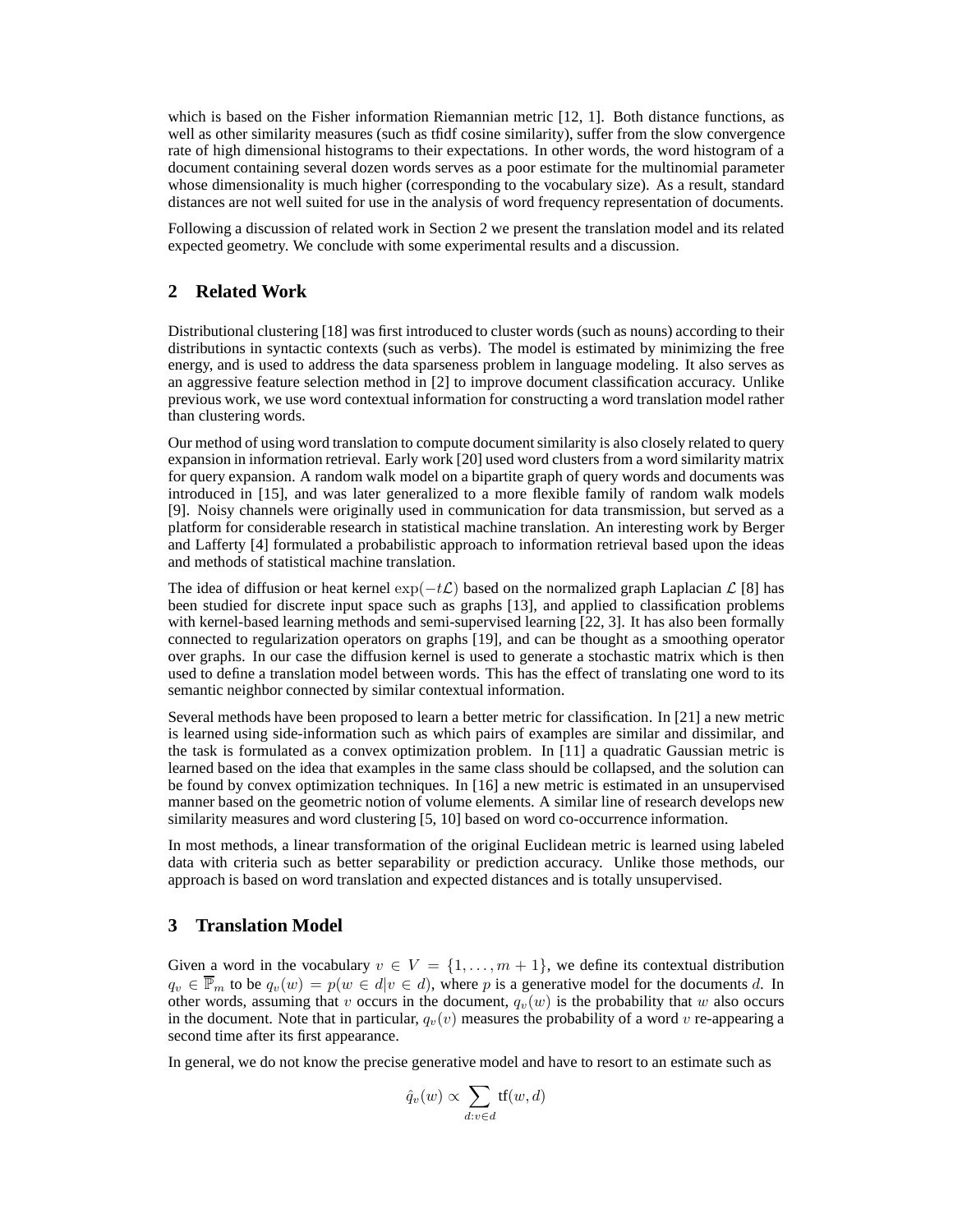where  $tf(w, d)$  is the relative (or normalized) frequency of occurrences of word w in document d. Note that the above estimate requires only unlabeled data and can leverage large archival databases to produce accurate estimates.

As pointed out by several researchers, the contextual distributions  $q_w, q_v$  convey important information concerning the words  $w, v$ . For example, similar distributions indicate a semantic similarity between the words. In this paper, we explore the geometric structure of the simplicial points  ${q_w : w \in V}$  in order to define a statistical translation model that produces a better estimate of the document multinomial parameter. We describe below the translation model and conclude this section with a more formal motivation in terms of a translation based generative model.

# **3.1 Diffusion Kernel on**  $\{q_w : w \in V\}$

The key idea behind the translation model is that replacing occurring words with non-occurring but similar words in the document is likely to improve the original histogram estimate of the document's multinomial parameter. For example, we may stochastically translate the word policeman appearing in a certain document to the word cop. Despite the fact that the word cop was not generated initially, it is probably relevant to the document and the multinomial parameter  $\theta_{\text{cop}}$  corresponding to it should be non-negligible. As a result of the above observation we wish to stochastically translate a document  $y$  into a new document  $z$  and represent the document as a histogram of  $z$  rather than of y. However, since the translation of y to z is probabilistic, we need to consider the standard geometric quantities such as distance as random variables leading to the notion of expected geometry.

We approximate the probability of translating word  $u$  into word  $v$  by the similarity between their contextual distributions  $q_u$  and  $q_v$ . A natural way to measure the similarity is through the heat or diffusion kernel on  $\overline{\mathbb{P}}_m$ . The particular choice of the Fisher geometry on  $\overline{\mathbb{P}}_m$  is axiomatically motivated [7, 6] and the heat kernel has several unique properties characterizing it in a favorable way [14]. However, the Riemannian heat kernel is defined for the entire simplex  $\mathbb{P}_m$  which includes distributions that are irrelevant for modeling translations. The contextual distributions  $\{q_w : w \in V\}$ which corresponds to the vocabulary words are our main objects of interest can be viewed as a graph embedded in the simplex. The natural restriction of the Riemannian heat kernel to the graph  $G = (V, E)$  is the heat kernel on the graph whose edge weight  $e(q_u, q_v) \in E$  is defined by the Riemannian heat kernel  $K_t(q_u, q_v)$  on  $\overline{\mathbb{P}}_m$ . We elaborate on this below.

We construct an undirected weighted graph whose vertices correspond to word contextual distributions  $\{q_w : w \in V\}$ . Since the graph nodes are embedded in  $\overline{\mathbb{P}}_m$ , we define the graph edge weight connecting the two nodes u and v as the corresponding approximated Riemannian heat flow on  $\overline{\mathbb{P}}_m$ [14]:

$$
e(u,v) = \exp\left(-\frac{1}{\sigma^2} \arccos^2\left(\sum_w \sqrt{q_u(w)q_v(w)}\right)\right).
$$

The graph heat kernel can then be computed via the matrix exponential of the normalized graph Laplacian [8]

$$
\mathcal{L} = D^{-1/2} (D - E) D^{-1/2}
$$

where D is a diagonal matrix with  $D_{ii} = \sum_j e_{ij}$ . Specifically the matrix exponential  $T =$  $\exp(-t\mathcal{L})$  where t describes the time of heat flow is viewed as the graph analog of the Riemannian heat kernel, and models the flow of heat across the graph. The normalized matrix corresponding to T is thus a stochastic matrix whose rows represent translation probabilities  $p(w_i \rightarrow w_j)$  that correspond to flow of heat from  $q_{w_i}$  to  $q_{w_j}$  based on the geometry of the graph  $\{q_w : w \in V\}$  and the Fisher geometry of the simplex  $\overline{\mathbb{P}}_m$ .

The time parameter t in  $T = \exp(-t\mathcal{L})$  controls the amount of translation. Small t would yield  $T \approx I$  while large t would yield an approximately uniform T. It is well known that the diffusion kernel is closely related to lazy random walks. In particular, the matrix  $T$  corresponds to lazy random walk after n steps with  $n \to \infty$  [19]. As a result, the translation matrix T combines information from multiple paths of various lengths between any pair of contextual distributions.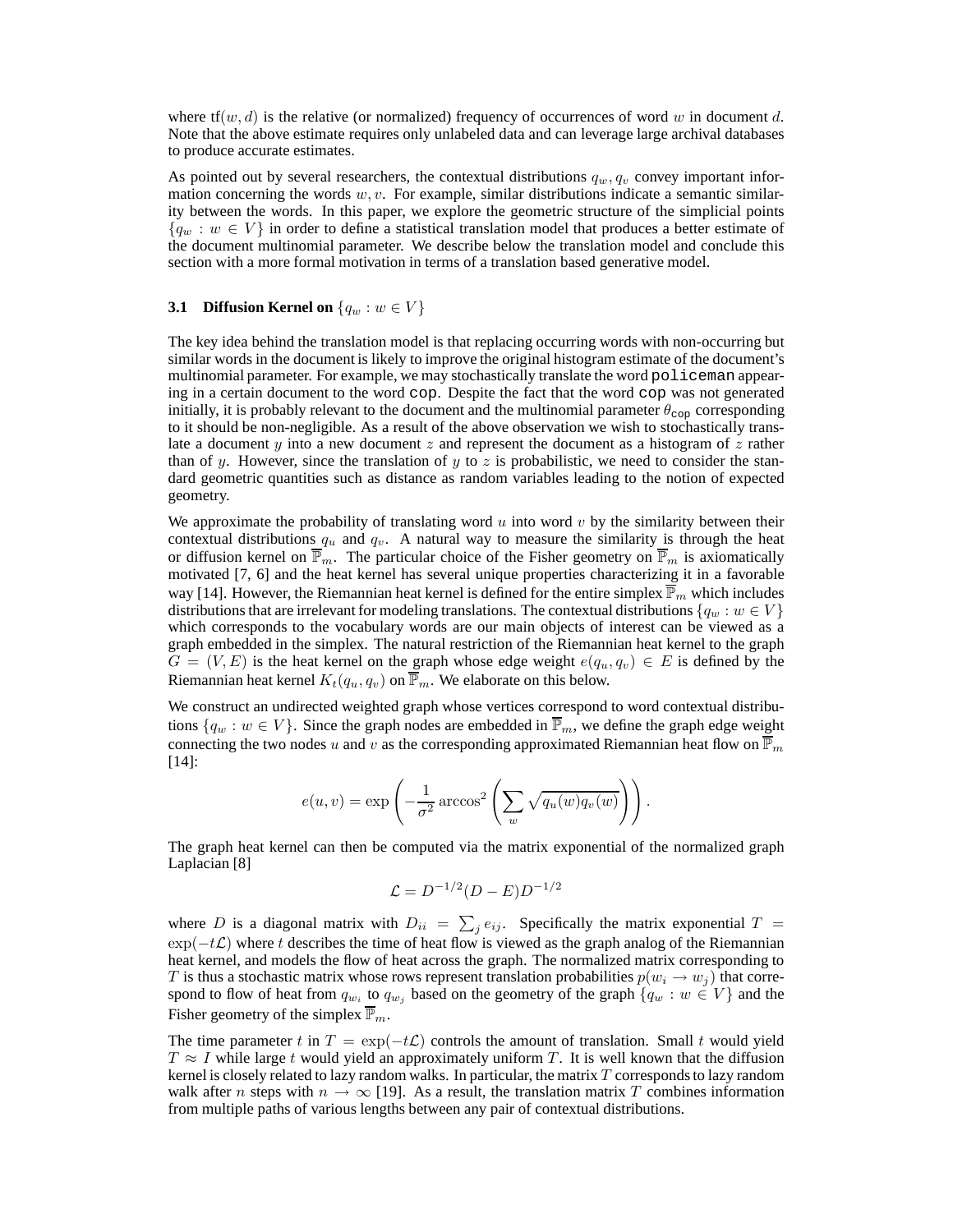#### **3.2 A Generative Model**

The above motivation may be expressed more formally in two ways. The first interpretation is to assume a multinomial model  $p_{\theta_d}$  that generates each document. The representation problem becomes that of obtaining a good estimate for  $\theta_d$ . The word histogram, while being unbiased of  $\theta_d$ results in poor estimation performance in high dimension due to high variance. A biased estimator such as the translation model can improve performance by drastically reducing variance using an external data source such as an unlabeled corpus. This is in direct analogy with methods such as lasso and ridge in linear regression and in general the notion of regularization. One key difference between our approach and standard regularization techniques is that in our case the regularization is data dependent.

A second way to interpret the framework is to assume the following generative model. The observed documents are actually noisy versions of some original document where the noise is modeled via the heat flow on the graph  $\{q_v : v \in V\}$  embedded in  $\overline{\mathbb{P}}_m$ . The task is to recover the original representation before the translation procedure "corrupted" the initial form. Here, the translation corresponds to denoising or filtering under complex non-iid noise.

In both cases, since the statistical translation stochastically converts a document y into a document  $z$ , we should consider quantities of interest  $f(z)$  to be random objects motivating the use of expectation  $E_{p(z|y)}f(z)$  or  $E_{p(z|y)p(w|x)}f(z, w)$ . This leads us to the notion of expected distances on word histogram where the expectation is taken with respect to the translation model. Alternatively, we can consider the expected distances as the solution of a metric learning problem. The expected distances based on the heat kernel form a new metric which is fitted to the data based on a large unsupervised corpus.

### **4 Expected Distances**

As mentioned in the previous section, we are interested in computing expected distances instead of distances based on the observed word histogram. Below, we denote the histogram of a document  $y = \langle y_1, \ldots, y_N \rangle$  as  $\gamma(y)$  where  $[\gamma(y)]_k = N^{-1} \sum_{i=1}^N \delta_{k, y_i}$ .

As we show below the expected distance

$$
d(\gamma(x), \gamma(w)) \stackrel{\text{def}}{=} E_{p(y|x)p(z|w)} d'(\gamma(y), \gamma(z))
$$

has a closed form expression for  $d'(p, q) = ||p - q||_2^2$ . In this case

$$
d(\gamma(x), \gamma(w)) = E_{p(y|x)p(z|w)} ||\gamma(y) - \gamma(z)||_2^2
$$
  
= 
$$
E_{p(y|x)} \langle \gamma(y), \gamma(y) \rangle + E_{p(z|w)} \langle \gamma(z), \gamma(z) \rangle - 2 E_{p(y|x)p(z|w)} \langle \gamma(y), \gamma(z) \rangle.
$$
 (2)

The closed form expression for the expected distance can be obtained by substituting the expectations (below, T represents the heat kernel-based stochastic word to word translation matrix)

$$
E_{p(y|x)p(z|w)}\langle \gamma(y), \gamma(z) \rangle = N_1^{-1} N_2^{-1} \sum_{i=1}^{N_1} \sum_{j=1}^{N_2} \sum_{k=1}^{m+1} E_{p(y|x)p(z|w)} \delta_{k,y_i} \delta_{k,z_j}
$$
  
\n
$$
= N_1^{-1} N_2^{-1} \sum_{i=1}^{N_1} \sum_{j=1}^{N_2} \sum_{k=1}^{m+1} T_{x_i,k} T_{w_j,k} = N_1^{-1} N_2^{-2} \sum_{i=1}^{N_1} \sum_{j=1}^{N_2} (TT^{\top})_{x_i,w_j}
$$
  
\n
$$
E_{p(y|x)}\langle \gamma(y), \gamma(y) \rangle = N_1^{-2} \sum_{k=1}^{m+1} \sum_{i=1}^{N_1} \sum_{j=1}^{N_1} E_{p(y|x)} \delta_{k,y_i} \delta_{k,y_j}
$$
  
\n
$$
= N_1^{-2} \sum_{i=1}^{N_1} \sum_{j \in \{1, \ldots, N_1\} \setminus \{i\}} (TT^{\top})_{x_i,x_j} + N_1^{-2} \sum_{i=1}^{N_1} \sum_{k=1}^{m+1} T_{x_i,k}
$$
  
\n
$$
= N_1^{-2} \sum_{i=1}^{N_1} \sum_{j \in \{1, \ldots, N_1\} \setminus \{i\}} (TT^{\top})_{x_i,x_j} + N_1^{-1},
$$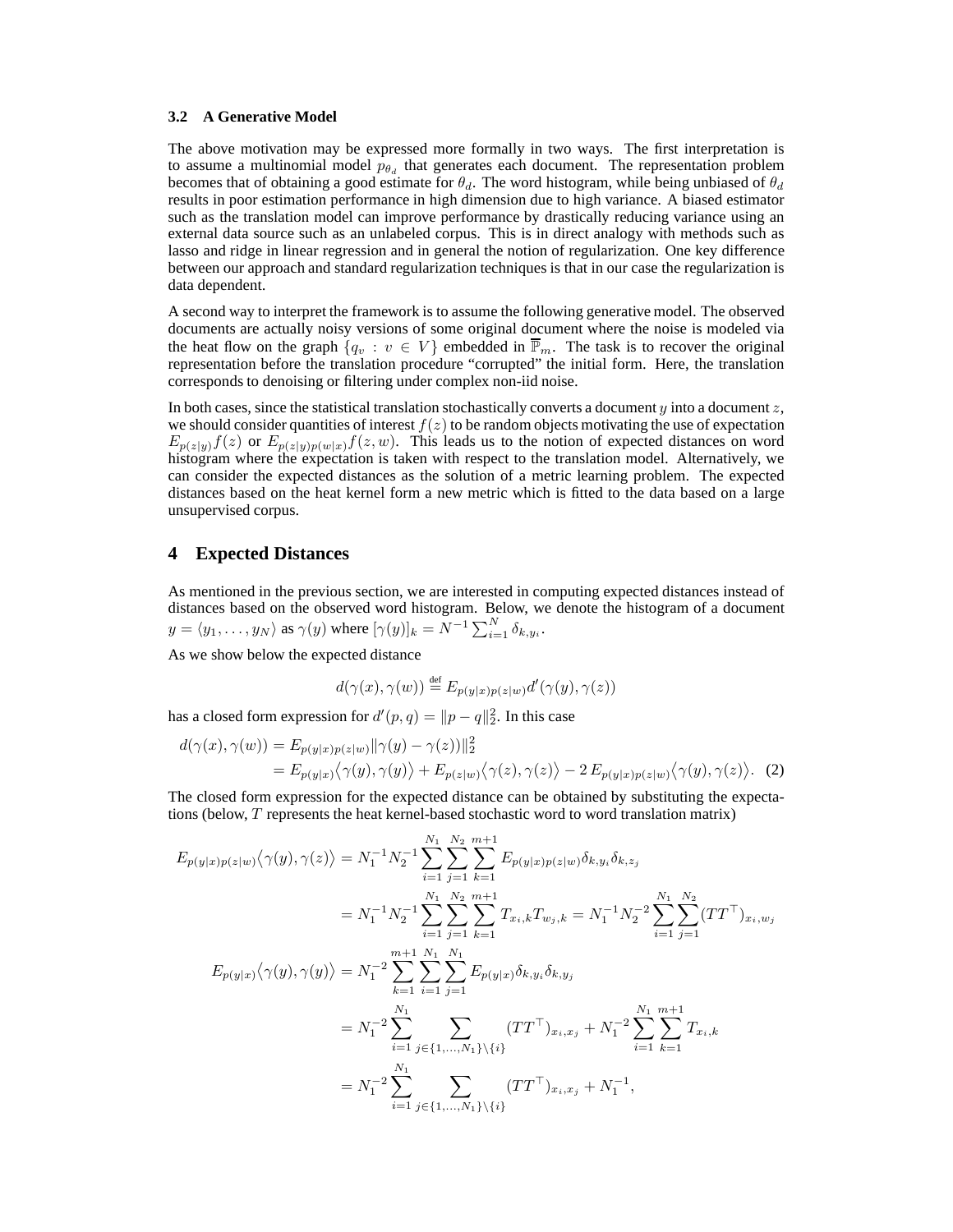in (2) to obtain

$$
d(\gamma(x), \gamma(w)) = N_1^{-2} \sum_{i=1}^{N_1} \sum_{j \in \{1, ..., N_1\} \setminus \{i\}} (TT^{\top})_{x_i, x_j} + N_2^{-2} \sum_{i=1}^{N_2} \sum_{j \in \{1, ..., N_2\} \setminus \{i\}} (TT^{\top})_{w_i, w_j}
$$

$$
-2N_1^{-1}N_2^{-2} \sum_{i=1}^{N_1} \sum_{j=1}^{N_2} (TT^{\top})_{x_i, w_j} + N_1^{-1} + N_2^{-1}.
$$

It is worth mentioning several facts concerning the above expression. If  $T = I$  the above expected distance reduces to the standard Euclidean distance between the histogram representations. While the above equation is expressed using the sequential document contents, the expected distance remains the same under permutation of the words within a document since it is a pure bag of words construct. Finally, it is possible to pre-compute  $TT<sup>T</sup>$  in order to speed up the distance computation. The next section contains some experimental results demonstrating the use of the expected distances in text classification.

## **5 Experimental Results**

We experimented with the effect of using the expected  $L_2$  distance vs. the  $L_2$  distance in the context of nearest neighbor text classification using the Reuters RCV1 corpus. RCV1 has a considerable label hierarchy which generates many possible binary classification tasks. The effect of replacing  $L<sub>2</sub>$  with its expected version was positive in general, but not on every single labeling task. The top 1500 words (words that appear in most documents) were excluded from participating in the translation. This exclusion follows from the motivation of obtaining a more accurate estimate of low frequency terms. The most common terms already appear often and there is no need to translate from them to other words and vice versa. It is important to realize that this exclusion does not eliminate or downweight the frequent words like the tfidf representation in any way. It merely limits the translations between these words and other words.

Figure 1 (right) shows the test set error rate as a function of training set size for one specific labeling task, C18 vs. C31. Figure 1 (left) shows the difference in error rate between the two methods as a function of which labeling task is being examined. In this case the labeling tasks on the  $x$  axis are ordered so the curve indicates that 70% of the labeling tasks gained improvement by using the expected distance. Note also how the amount of improvement is significantly higher than the amount of potential damage.

Figure 2 demonstrates the binary classification mean error rate of all-pairs of sub-categories. The sub-categories were taken directly from the RCV1 topic hierarchy, with the exception of E01, C01, C02, G01, and G02. These sub-categories were newly created parents for all leaves not currently members of any sub-category. The assignment of leaves to C01/C02 and G01/G02 was arbitrary. All binary classification experiments were averaged over 40 cross validations.

# **6 Discussion**

The experimental results demonstrate how overall expected distances prove useful for text classification. It is likely that expected distances may be used in other areas of text analysis such as query expansion in information retrieval. Another interesting application that is worth exploring is using the expected distances in sequential visualization of documents, for example based on the lowbow framework [17].

The theoretic motivation behind the translation model as a probabilistic biased estimate of the document multinomial parameter should be further explored. A solid connection, if found, between translation based expected distances and variance reduction would be an interesting theoretical result. It would link theoretical results in estimation in high dimensions to practical information retrieval methods such as query expansion.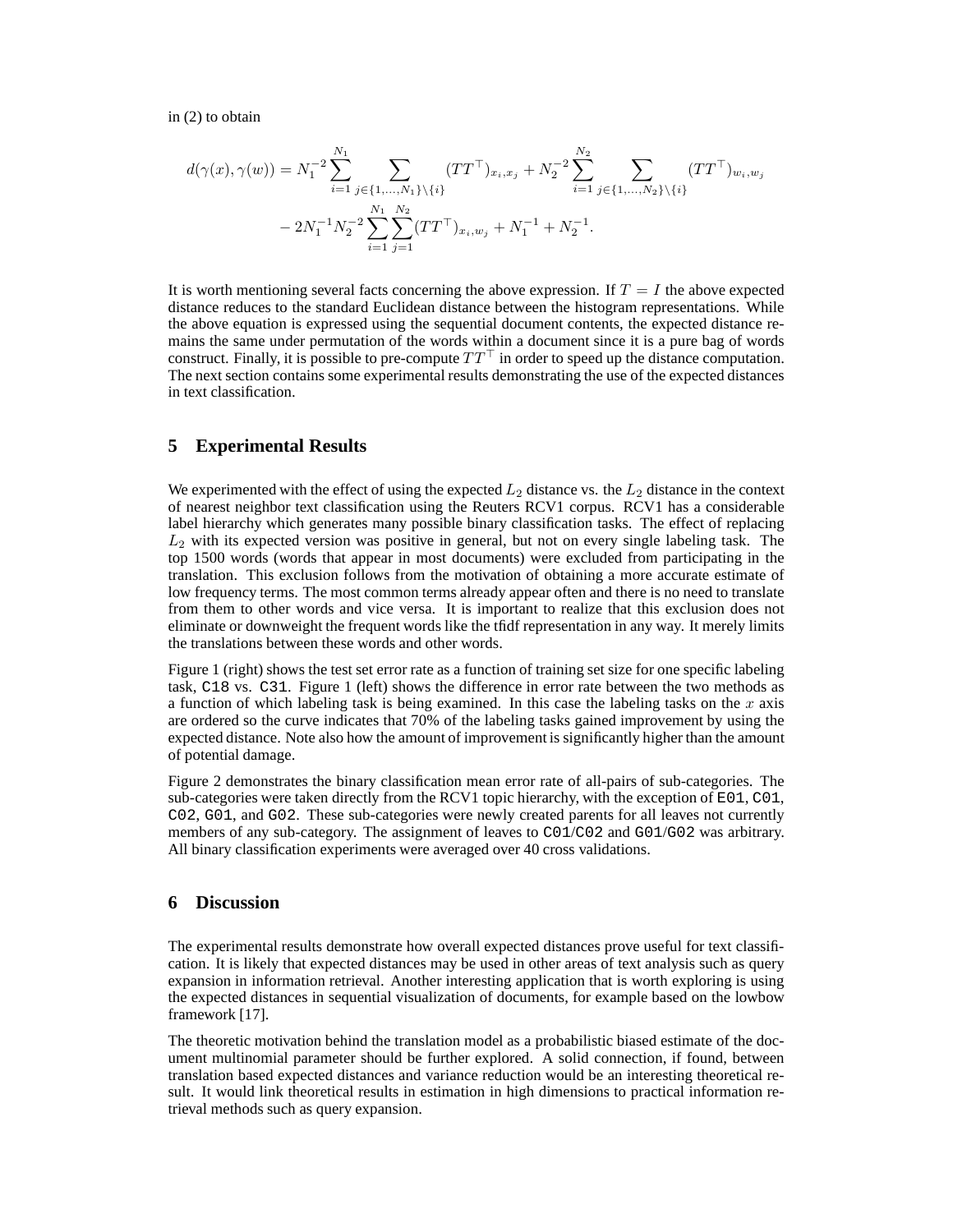

Figure 1: Left: Improvement using expected  $L_2$  distance over  $L_2$  distance for nearest neighbor classifier on RCV1 all pairs task as a function of the rank order of the labeling task. Right: Test set error rate as a function of train set size for one specific RCV1 labeling task C18 vs. C31



Figure 2: Line plots depicting the average  $L_2$  test set error rate and the expected  $L_2$  test set error rate for a nearest neighbor classifier. The figures correspond to RCV1 labeling tasks within a certain hierarchy class. Top figures demonstrate all pair classification within  $\{M01, M13, M14\}$  (left) and  ${E12, E13, E14, \dot{E}21, E31, E41, E51, E01}$  (right). Bottom figures correspond to labeling population of all pairs within  $\{C15, C17, C18, C31, C33, C41, C01, C02\}$  (left) and  $\{G01, G02, G15\}$ (right).